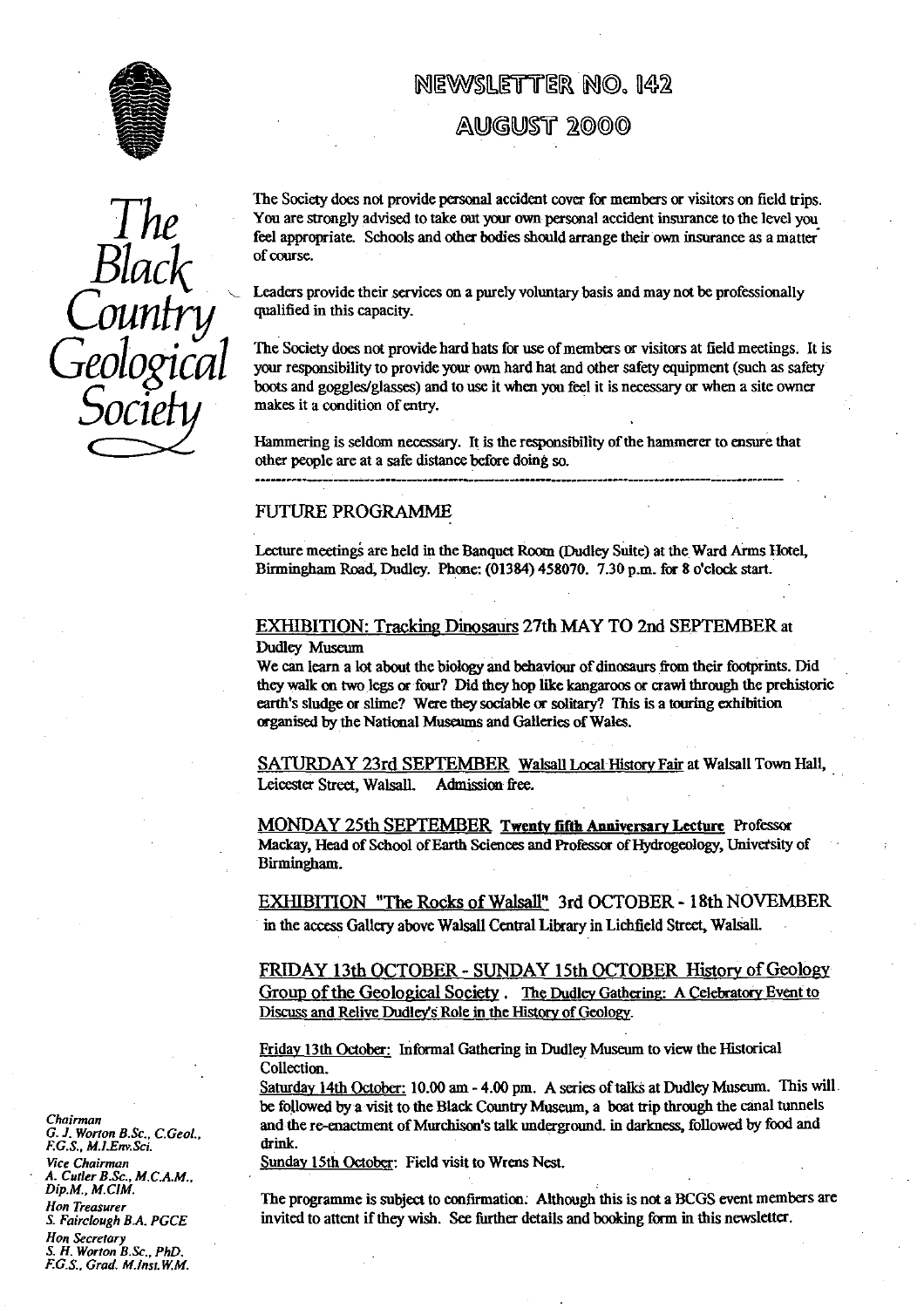MONDAY 23rd **OCTOBER "Volcano: Subaerial** and Submarine V lcanic Phenomena" Dr P Floyd, Department of Earth Sciences, Keele University. This lecture will concentrate on subaerial and submarine volcanic constructs produced by basaltic volcanism, as representative of the most common lava type. The global tectonic environment and the origin of basaltic volcanism will be briefly outlined to illustrate the differences between lava generation at spreading ridges (shallow mantle melting) and within lithospheric plates (deep plume-related melting). Examples from the Mild-Atlantic Ridge and recent research from the western Pacific Ocean will be used to illustrate the submarine environment, and the Hawaiian Isles for the subaeriai environment. Also a look at basaltic volcanism on our closest planetary neighbours (Venus and Mars) as well as on the Jovian satellite lo.

SUNDAY 5th NOVEMBER Black Country Society 'Local and Family History Fair' in Dudley Town Hall. 10.00 a.m. to 4.00 p.m. The Society have been asked to have a stall at this event.

MONDAY 27th NOVEMBER "A Comparison of the mass extinction events at the end of the Cretaceous. Permian and Triassic periods" Professor A Hallam, University of Birmingham School of Earth Sciences.

MONDAY 4th DECEMBER Mini-lectures and Specimens A chance for members to bring along a few transparencies and/or specimens and talk about them. A form is enclosed with this newsletter.

MONDAY 29th JANUARY 2001 "Little Geophysics - looking at the top 100 metres" Dr I A Hill, Department of Geology, University of Leicester. The lecture is concerned with the common ground of engineering, archaeological, environmental and geological geophysics **in** the depth range 0.5 to 50 metres.

MONDAY 26th FEBRUARY 2001 "Quaternary Topics" **Dr D.** H. Keen, Department of Geography ,Coventry University.

MONDAY 26th MARCH "Bringing Dinosaurs to Life " John Martin, Managing Curator, Leicester City Museum

MONDAY 23rd APRIL "A Walk across the Mid Atlantic Ridge: **A** geological Guide to Iceland" P F Regan, Division of Earth Sciences, University of Derby.

MONDAY 21st MAY "The Geology of Eastern Europe" Dr Jan Zalasiewicz, Department of Geology, University of Leicester.

## **EDJTORIAL**

Recently my attention was drawn to a copy of'The Geology of Britain, An Introduction' by Peter Toghill. (Dr Toghill led excursions for the Society in its early days and I recall one Sunday when more than seventy people showed up for a field trip in Shropshire. He is known to many of you through his work lecturing in the School of Continuing Studies at Birmingham University and for his work for Conservation and as **founder** of the Shropshire Geological Society.) The friend who showed me the book is a scientist but not a geologist and claimed that it was the only geology book that had really helped him to understand Geology! It is beautifully produced and illustrated with a multiplicity of diagrams and excellent photographs. Peter, my friend, was particularly pleased that it placed Britain in its world context in each geological period and kept to a consistent format that made reference easy. I found much in it that was familiar, including diagrams from many different sources. It is written in a very clear and concise style *yet* contains a wealth of illustrative detail. **It is** easy to *detect Dr Toghill's* many years in teaching in the lucidity of his explanations. It is published this year by Swan Hill Press at £29.95 and can be obtained, so I am informed, at a good price from Amazon.com. Do have a look at it and put it on your Christmas list! The illustrations reminded me of many happy days I've spent on field Geology.

# **REPORTS**

Sunday 21st May Field Meeting: Black Country Geology Part 2. Leaders: Alan Cutler & Graham Worton. A dozen or so members of the BCGS and Shropshire Geological Society gathered at the summit of Barrow Hill to take in the scenery and geomorphology of the south-western side of the South Staffordshire Coalfield. A brief resume of the history of the area from the Silurian seas to the steamy Middle Coal Measures swamps was given against the dramatic backdrop of the hills and valleys of the Black Country and its surroundings. The party then descended into the abandoned dolerite quarries below to look at some of the features of the igneous mass and its contacts with the Etruria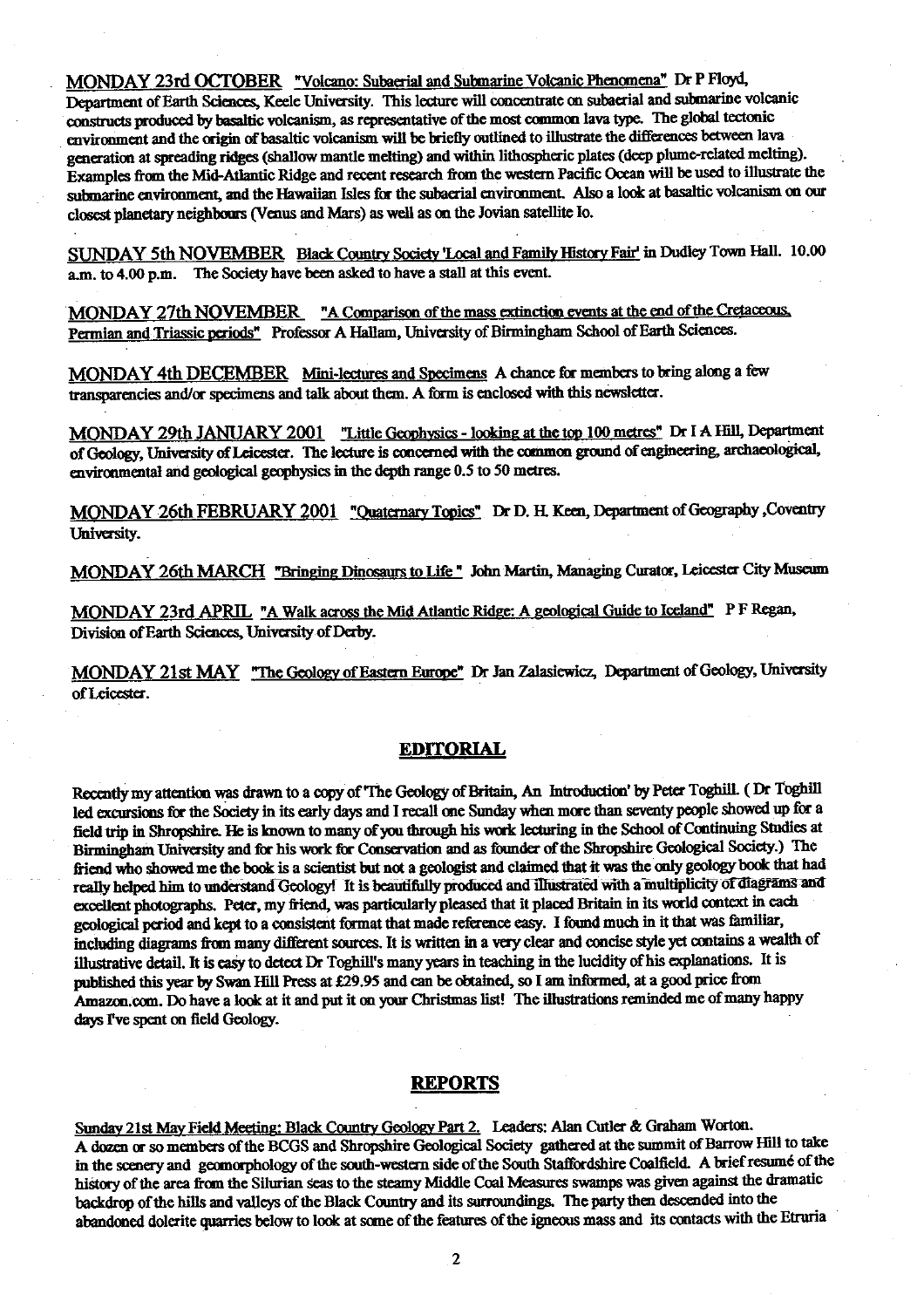marls of Upper Coal Measures times (Westphalian D). A brief drive to Tansey Green Claypit ended in frustration as, despite permission to enter, new security fencing had been erected which prevented the group from accessing the site. With the aid of the handouts provided by the leaders, and the view into the quarry from the fence line, the features were described *from* afar. The rock faces were seen to consist of an upper red series of clays and mudstoaes of the Etruria Formation. The *clayey* deposits are thought to have been deposited in temporary pools and very shallow lakes when rivers overspilled at tines of heavy precipitation onto the surrounding low lying lands (the floodplain). The red colouration, and the presence of a number of fossil soil horizons (identified by the BGS during their mapping of the area during the early 1990s) indicated that these rocks were deposited in an environment that was better drained than the boggy and swampy low lying lands of Coal Measure times. The red marls are cut by coarse greenish sandstones and gritstones (Espley grits) which represent the meandering channels of rivers which cut across the low muddy plains. Below the red layers in the quarry face is a distinctive thick grey band. This is volcanic ash that shows some layering and contains occasional volcanic barbs thrown from a once-active volcanic vent. Ash layers which contain the carbonised remains of very primitive conifers are now buried by the landscaping of the site. The BGS published a paper about these stating that they are the earliest anatomically preserved conifers known. They once grew as a stand of saplings on the flanks of a juvenile volcanic cone. Now they are preserved as carbonised stems in life position exactly as they died about 305 million years ago, scorched by the burning ashes raining down on them. These layers are also cut by vertical veins of disturbed materials which are interpreted as steam eruption vents. The ground at the time would have been steaming and smelling of sulphur for miles around.

Lunch was taken at the pleasant canalside pub of the Samson and Lion at **I3uckpool. The** afternoon session was a gentle walk around the Buekpool Nature Reserve where red breccias of the Cleat formation were examined. These represent a scree slope at the foot of a southerly emerging mountain chain. The final two stops were at the old quarry on Wordsley Ridge (where Permian dune sandstones defined a transition to a hot and desert environment) and the Brierley Hill road cutting at Buckpool School (where pebble beds and sandstones of the Kidderminster formation told a story of vast rivers in semi-arid environments). Alan Cutler finished the day with a brief outline of the final shaping of the land during the ice ages.

An enjoyable full day spanning 310 million years was had by all despite the minor setback of access to Tansey Green.

Graham Worton.

# BCGS Twenty fifth Anniversary Conversazione Friday 30th June at Dudley Museum

The evening opened with a quick 'pat on the back' for the Society's first 25 years, then - good wine and food and company in an excellent location. Should you not have wished to converse, there was plenty to look at around the museum but judging by the decibel level **the'conversazione'** was a great success. An enjoyable and pleasant evening! Our thanks go to all those who made it possible.

### John and Margaret Collins.

Many displays were put on by national organisations including the British Geological Survey, English Nature, The Geological Society of Loudon, Birmingham University and local organisations including the Dudley Canal trust, Johnson, Poole and Bloomer, and Wrens Nest National Nature Reserve and we arc grateful for their participation.

Field meeting to the Lickey Hills. Saturday 1st July Leader: Paul Shilston. This field meeting was held as part of the 25th Anniversary weekend to mark 25 years of the Black Country Geological Society 1975-2000 - the Society held its inaugural meeting on 3rd July 1975.

The Lickeys are not far from the centre of Birmingham but they show a good range of geological features and are well worth a visit. They are particularly useful in demonstrating how the underlying geology influences the landform, the higher ground being caused by the presence of harder rock.

The field meeting started at the Visitor Centre (G*R.*998754) and visited most of the important localities. The important Lickey Quartzite (now dated as Ordovician) is a sedimentary (rather than a metamorphic) quartzite. It is a very hard rock much used in the past for roadstone and it forms the backbone of the Lickey Ridge. The quartzite with its anticlinal dip was seen at the nearby disused quarry, while from the lookout at the wheelchair trail there was a good general view of the countryside to the east, mostly Mercian Mudstone. The morning walk, finishing at the 'castle' on Beacon Hill (988760), showed a range of features including a good view of the Lickey Gorge, an Ice Age glacial overflow channel, exposures of Bunter Pebble Beds (Kidderminster formation, Triassic) and Keele Clay (Carboniferous) as well as views of the surrounding countryside.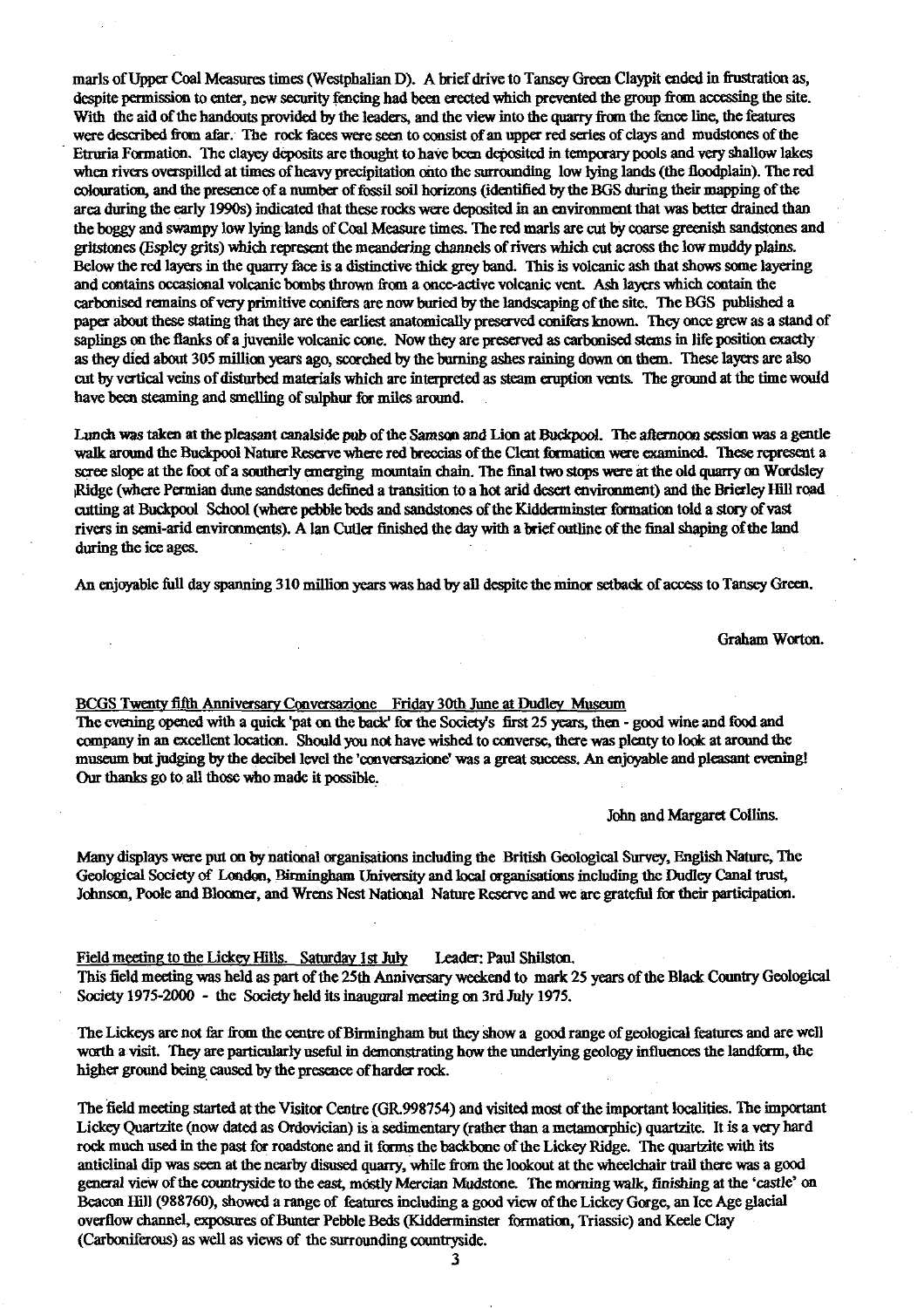After lunch the pa**rt**y walked northwards to see further exposures of Lickey Quartzite, which for a time dipped below ground level and then reappeared to form the face of a disuscd quarry some 7 metres high. The walk finished at the celebrated unconformity (992774) between Rubery Sandstone (Silurian) and Lickcy Quartzite (Ordovician): This point is reputed to be the most easterly exposure of Silurian in England, though one of the participants (Alf Cole) put in a claim for exposures at Walsall as being marginally further east.

So ended the Anniversary Field Meeting, which had visited one of the classic geological sites in the West Midlands.

Paul Shilston

## CONSERVATION COLUMN

# <u>Hay Head Geological Trail</u>

Further to the opening of the Hay Head Geological Trail, Alf Cole (BCGS) and Diana Miles (Walsall Countryside Services) are now looking into possibilities for linking the trail with other nearby sites such as Barr Beacon and Pinfold Lane Quarries. Given the success of the Hay Head work it should not be difficult to dcmmstrate achievement and ability to deliver a project to any potential funders. Alf and I have also been looking at temporary excavations in Walsall in order to assist Brian Haines who's been closely observing and collecting from the works.

#### Dudley Borough Geological Trail Leaflet

Text has now been drafted by myself and Alan Cutler for the new 'Walk Through Geological Time' trail leaflet which makes use of the bough's **network** of geological sites. Discussions are now taking place with r**es**pect to the format and media of the published leaflet. We hope to have something ready by the **^d** of the year.

#### Cbanae of RIGS Staff at RSNC.

I am happy to report that Ruth Capper has succeeded Vicky Mason as the RIGS Development Officer for the Royal Society for Nature Conservation. Ruth has been involved in the RIGS **work** of the RSNC for a number of years **alongside** Vicky and we look forward **to** working with her as the movement develops..

#### UKRIGS update

We have just received a draft copy of the UKRIGS strategy which represents the outcome of discussions at various regional meetings. It outlines the way the organisation will function and sets out provisional priorities and objectives. I will give you a better description of this document if *space allows* in the next edition of the CC.

#### Earth Alert, Brighton.

**All** Cole and I attended the Earth Alert conference and exhibition in Brighton. This was a unique millennium geological event on a substantial scale at the Brighton Conference Cen**tr**e and featured a wide range of geological subject matter. We both felt that the Rockwatch 'Discovery Room' was wonderful. This was where the kids got the chance to make fossil casts, to drive remote controlled calymene trilobites (Dudley Bugs on wheels!) and do all sorts of other fim things. The associated conference covered fairly hefty topics like the sustainability of geological resources and the changing state of the environment, so there was certainly something there *for* everyone. Watch out for more complete articles about this event elsewhere.

# The Black Countr<sup>y</sup> Geological Society **Collection**

At the 25th anniversary Conversazione, the BCGS geological collection was formally established at Dudley museum. Three donations have been made to initiate this collection. Sheila **Pitts,** a former editor of the newsletter and a very enthusiastic and active member of the Society, who died in 1998, **left** a collection of books, maps and specimens to the Society which have now been pla**ce**d in the museum for ent**ry** into the BCGS collection. The second donation is from one of our inaugural members, Peter Parkes, who has donated a number of very fine specimens of locally collected marine fossils from the Wenlock Limestones of Dudley. Thirdly, the best material collected by members during numerous conservation, collecting and recording trips to local sites has been donated. Some of the finest fossils collected in recent years have come from our conservation work and a selection of these was put on temporary display in the museum at the Convetsazione. They illustrated the quality of finds that members are still commonly extracting from local rocks. The BCGS collection is taking shape. It is set to become one of the most important collections in the museum (particularly with respect to the superb and well recorded local material). If you have material that you **think** might be suitable please consider bringing it to one of our meetings or to the museum. **More** news on this next time.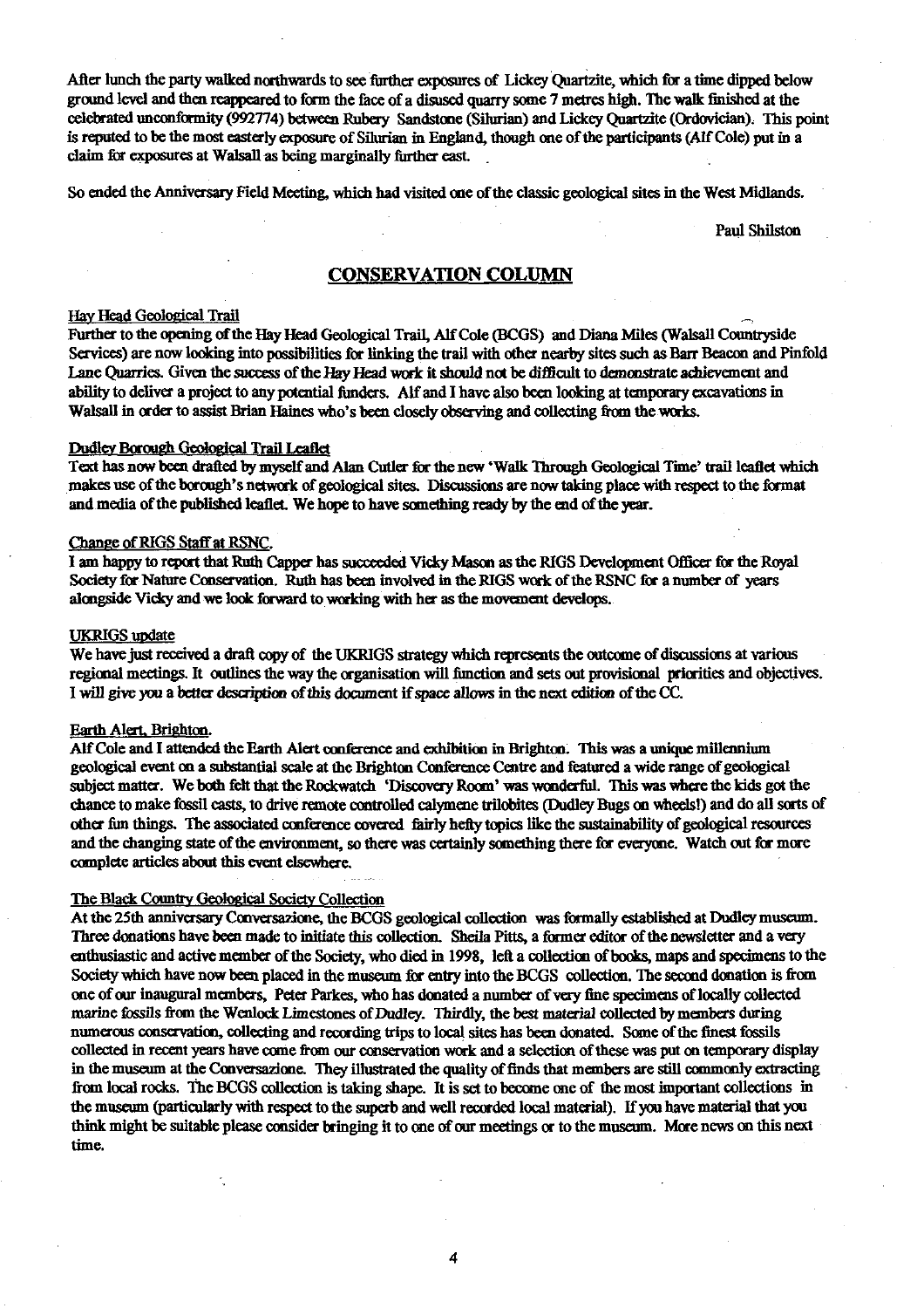#### Recording basic information about specimens collected

If you have been ou a field trip to local sites with me, Alan C, or the Wrens *Nest* Wardens you will know that we get quite animated when encouraging people to record basic information about the fossils they collect. I've now taken this one step further. From the end of July, all trail leaflets given out by the museum, by the nature reserves in Dudley and, where possible, by the BCGS, will contain some of the yellow record slips sent to you with this newsletter. All school children will be asked to fill one in before going on to the Wrens Nest Reserve so that anything they find will be put into the bag with the label. For those new to geology, therefore, we can encourage good practice from the outset. If you have any other simple ideas that you think may be helpful, please drop a line to the editor

Until next time......... Graham

## **NEWS IN BRIEF**

Welcome to new members - Paul Costa, of Bordesley Green, Birmingham and Susan Turner of Worcester.

Adam Stinton, a regular attender at our meetings and at present working producing geology and landscape trails of Worcestershire for the Hereford and Worcestershire RIGS group, is departing for the United States to embark on a PhD in vulcanology. We wish him every success and hope he will write to us with news of his progress. Can we book him for a lecture in 2006, I wonder?

I have received a copy of the *very* impressive newsletter of the He<sup>r</sup>efordshire and Worcestershire RIGS Group. They appear to be malting very rapid progress in site recording, (1200 sites), 5SSI maintenance and survey work and in obtaining funding from the Heritage Lottery Fund. , Six new trail leaflets are being produced and these will provide attractive routes for field trips. Please ask if me if you would like a copy of their newsletter.

Sutton Coldfield **Oldbury**<br>
B75 5NB<br>
West Mi

**Editor Hon. Secretary**<br> **K. M. Ashcroft Hones <b>Hones Hones Hones Dr Sarah Worton** K. M. Ashcroft Dr Sarah Warton, 2008. ISBN 0-878-8-878-8-878-8-878-8-878-8-878-8-878-8-878-8-878-8-8<br>
Maxwell Dr Sarah Warton, 2008. ISBN 0-88-878-8-878-8-878-8-878-8-878-8-878-8-878-8-878-8-878-8-878-8-878-8-8-158 Oakham Road, West Midlands B69 1QQ Tel. 0121 308 6783 Tel 01384 235946

**Web** site: **[http:](http://www.bcgs.org.uk)**[/](http://www.bcgs.org.uk)**[/www.bcgs.org.uk](http://www.bcgs.org.uk)**

## **Mini-lectures and Specimens Evening - 4th December 2000**

I am willing to cont<sup>r</sup> ibute to Members Evening on 4th December by bringing a few slides/or specimens (delete as necessary) *which I* will discuss with the group. Please give details below.

I have an alternative proposal:

Name Address

Phone No.

Please send to the Editor or give to Gordon Hensman at meetings.